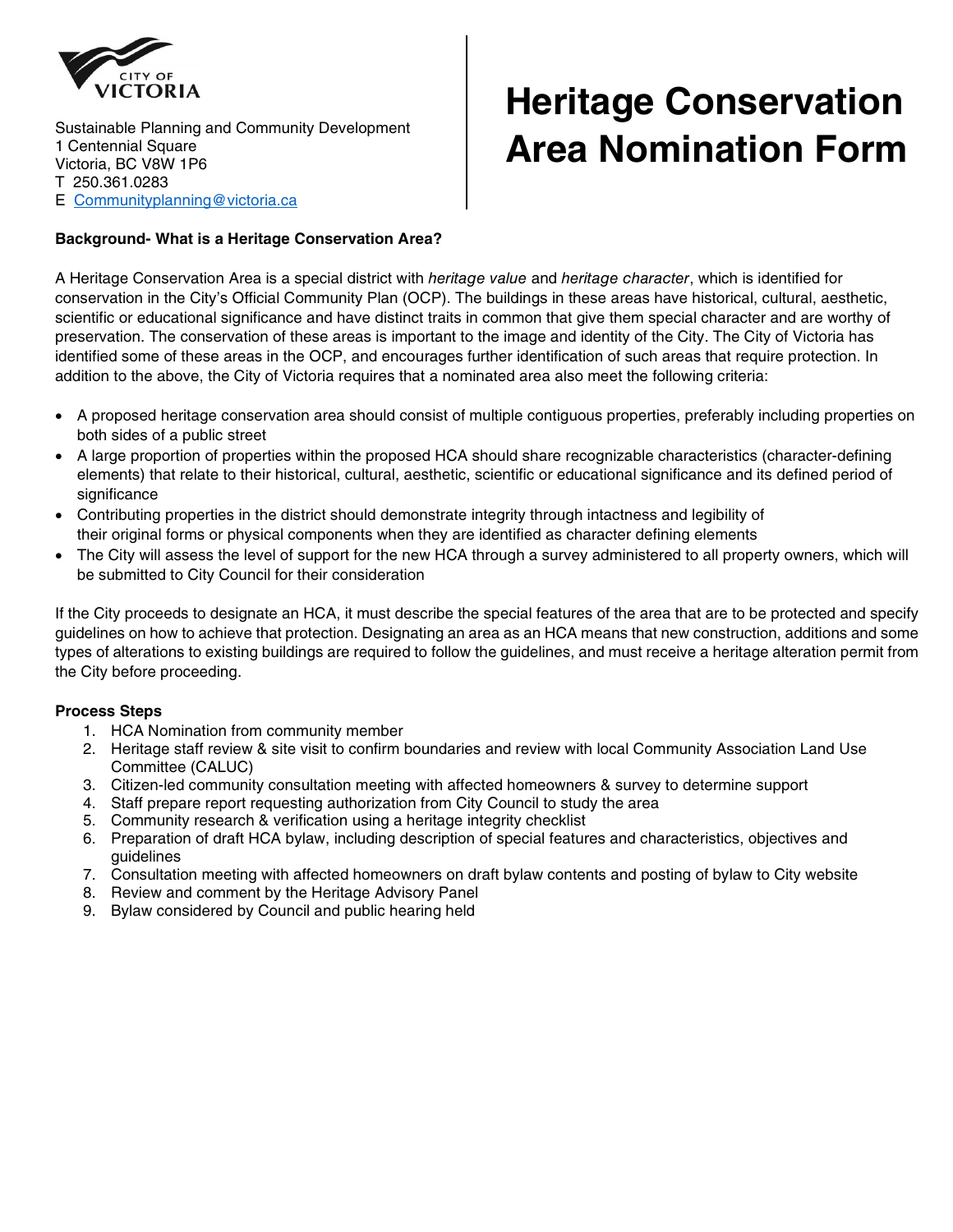

# **Heritage Conservation Area Nomination Form**

### **Submission Requirements:**

- $\square$  Completed nomination form
- $\Box$  A brief summary of any preliminary outreach to residents
- $\Box$  A map with an outline of the proposed boundaries of the HCA
- $\Box$  Typical photographs of area properties
- $\Box$  Any letters of support, petitions or other materials

#### **Please fill out the following:**

1. In the field below, explain why the area you are nominating as a heritage conservation area has heritage value, defined as social, cultural, aesthetic, scientific or educational importance. What traits or features of the properties that comprise the area give it heritage character, defined as a distinctive quality or appearance? During what time period did key features of the neighbours appear or get built?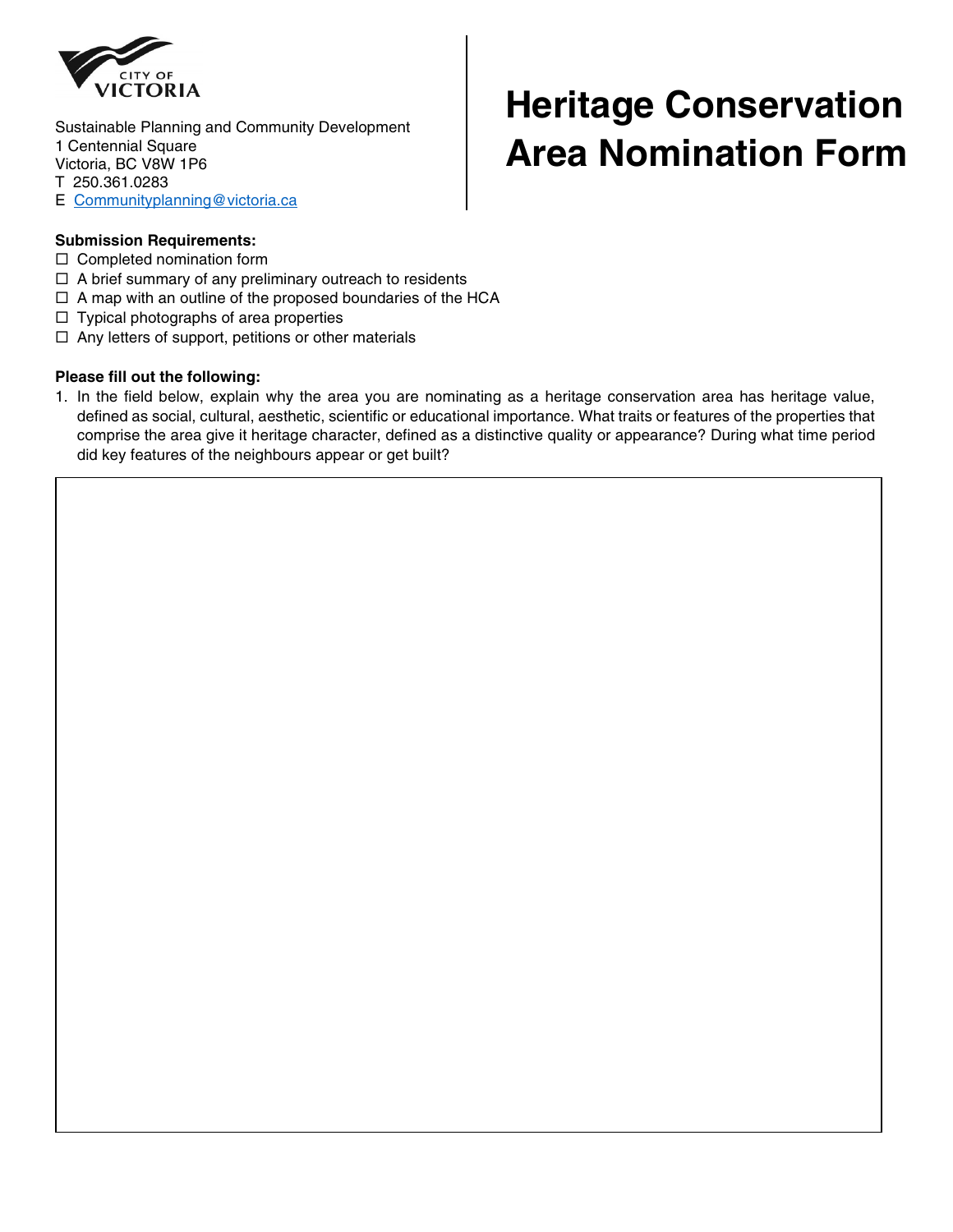

## **Heritage Conservation Area Nomination Form**

2. In the field below, describe the heritage value of the area in terms of the Victoria Heritage Thematic Framework, taken from the Official Community Plan. Which themes does the area embody?

### **The Victoria Heritage Thematic Framework:**